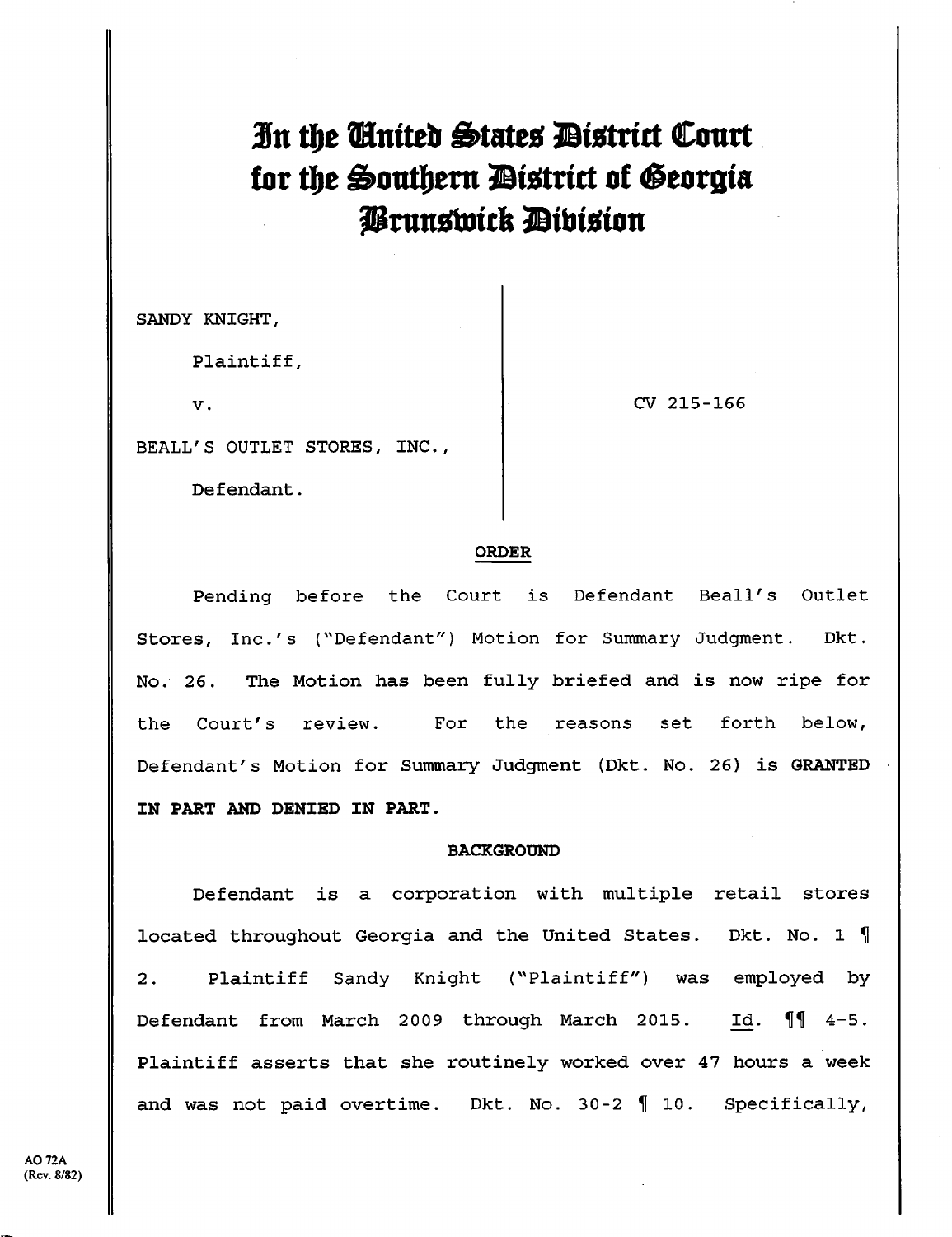Plaintiff alleges that she "should have been paid the regular hourly rate for all [overtime] hours plus an overtime premium of one-half of the hourly rate for each hour worked in excess of forty hours in any given week." Id. Plaintiff primarily worked for Defendant in two locations—Jesup, Georgia and Hinesville, Georgia. Dkt. No. 30 p.3. Plaintiff sometimes worked out of state as well. Id.

During the last three years of Plaintiff's employment she was a "manager" and thus was paid on a salary basis. Dkt. No. 30. p. 2. Part of her job included interviewing, hiring and training new sales associates. Id. p. 3. Plaintiff directed, planned and determined how work was to be done in the store. Dkt. No. 30. p. 3. Plaintiff could discipline employees and apportion work. Id. at 4. However, Plaintiff asserts that 95 percent of her time was spent performing tasks akin to nonmanagerial employees. Dkt. No. 30-2 ¶ 3. These duties included cleaning, stocking, moving inventory, unloading trucks, and other physical activities. Id. ¶ 10. Plaintiff asserts that she spent a total of 242 days away from the stores she supposedly managed. Id. In contrast, Plaintiff's direct supervisor testifies that she spent only 22 days away from her primary stores during her time working for Defendant. Dkt. No. 32-3 ¶ 8. Plaintiff was ultimately terminated and she now brings this lawsuit. Plaintiff alleges that Defendant's refusal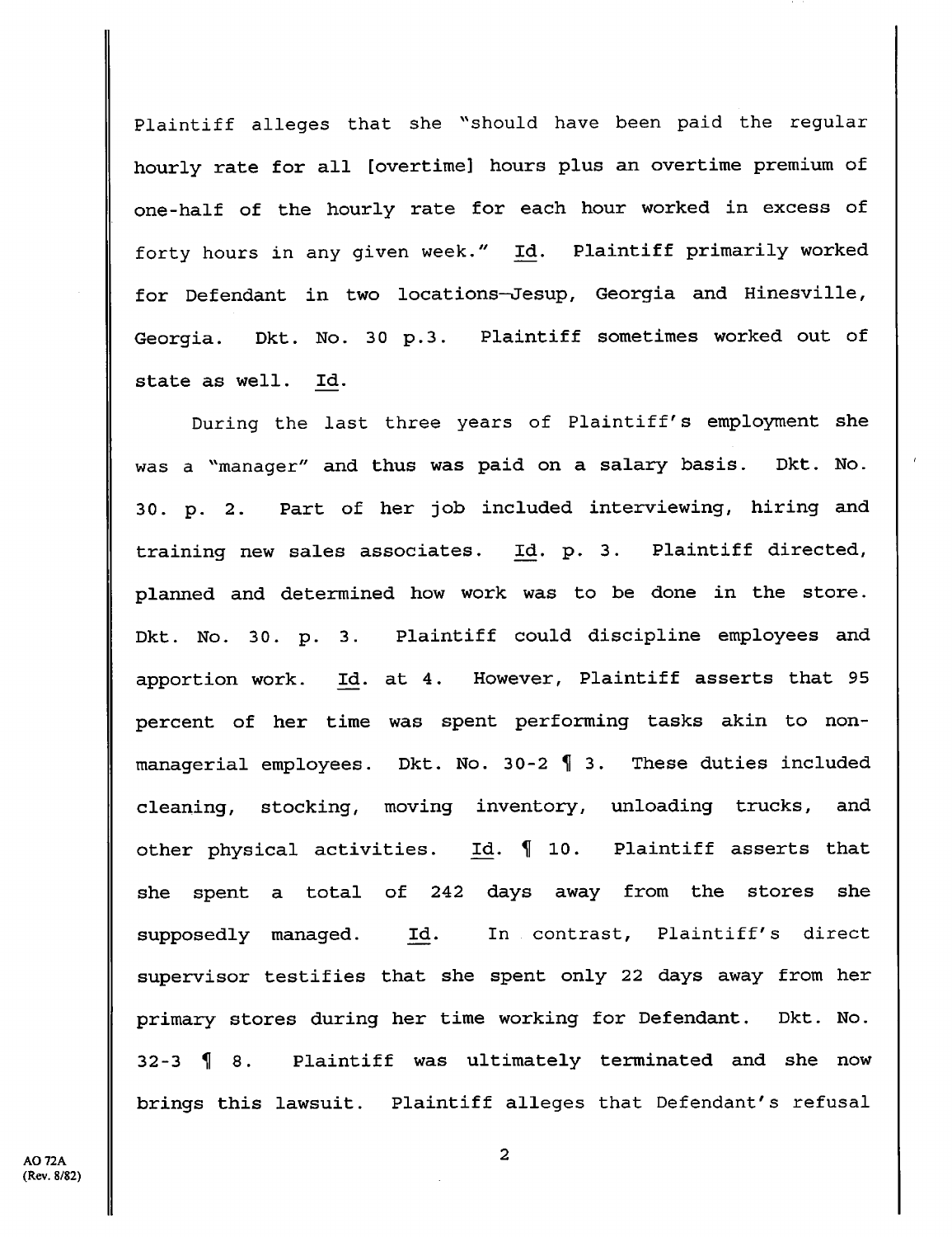to pay her overtime wages violates the Fair Labor Standards Act of 1938 ("FLSA"), 29 U.S.C. § 201 et. *seq. ¶11* 1, 3, 7. Specifically, Plaintiff contends that she is owed "liquidated damages [in] an amount equal to the total amount of unpaid wages and overtime," and that Defendant is responsible for covering her attorney's fees, as authorized by section 216(b) of the FLSA. Dkt. No. 1 *If* 8-10. Second, Plaintiff pleads a breach of contract claim alleging that Defendant failed "to pay [her] for all of her hours worked." Id. ¶ 11.

The Court previously granted in part and denied in part Defendant's Motion to **Dismiss, dismissing Plaintiff's**  miscellaneous state law claims but allowing Plaintiff's FLSA and state law breach of contract claims to move forward. Dkt No. 8. The Court now turns to Defendant's Motion for Summary Judgment on Plaintiff's FLSA and Breach of Contract claims.

## **LEGAL STANDARD**

The party seeking summary judgment bears the initial burden of demonstrating the absence of a genuine issue of material fact. Celotex Corp. v. Catrett, 477 U.S. 317, 323 (1986). To satisfy this burden, the movant must show the court that there is an absence of evidence to support the nonmoving party's case. 4. at 325.

If the moving party discharges this burden, the burden shifts to the nonmovant to go beyond the pleadings and present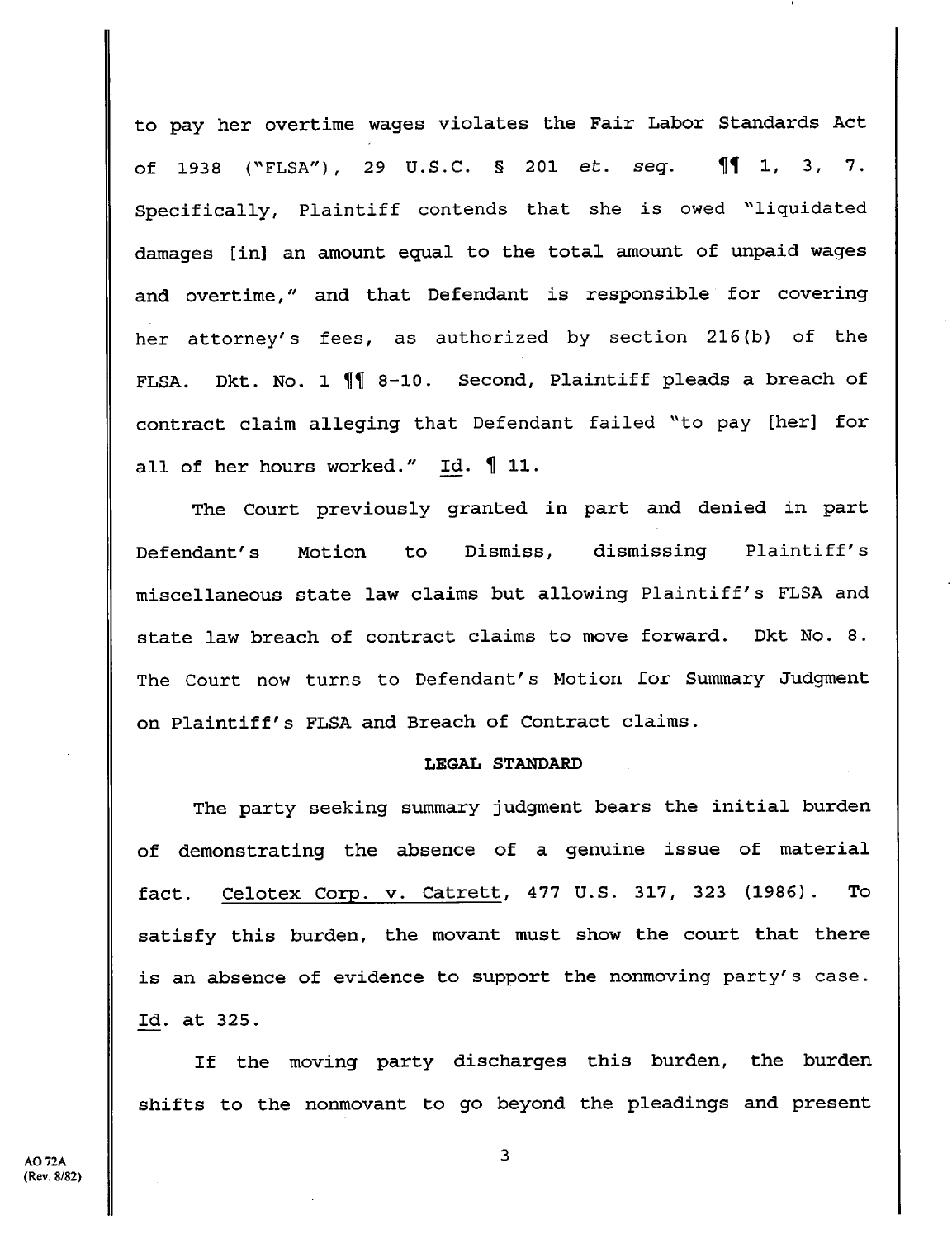affirmative evidence to show that a genuine issue of fact does exist. Anderson v. Liberty Lobby, Inc., 477 U.S. 242, 257 (1986). The nonmovant may satisfy this burden in two ways: First, the nonmovant "may show that the record in fact contains supporting evidence, sufficient to withstand a directed verdict motion, which was 'overlooked or ignored' by the moving party, who has thus failed to meet the initial burden of showing an absence of evidence." Fitzpatrick v. City of Atlanta, 2 F. 3d 1112, 1116 (11th Cir. 1993) (quoting Celotex Corp., 477 U.S. at 332 (Brennan, J., dissenting)). Second, the nonmovant "may come forward with additional evidence sufficient to withstand a directed verdict motion at trial based on the alleged evidentiary deficiency." Id. at 1117.

Where the nonmovant instead attempts to carry this burden with nothing more "than a repetition of his conclusional allegations, summary judgment for the defendants **[is]** not only proper but required." Morris v. Ross, 663 F.2d 1032, 1033-34 (11th Cir. 1981).

#### **DISCUSSION**

### **I. Plaintiff's FLSA Claims**

Defendant moves for summary judgment on Plaintiff's FLSA claims. Defendant argues that Plaintiff is properly classified under multiple exemptions pursuant to the FLSA, and therefore,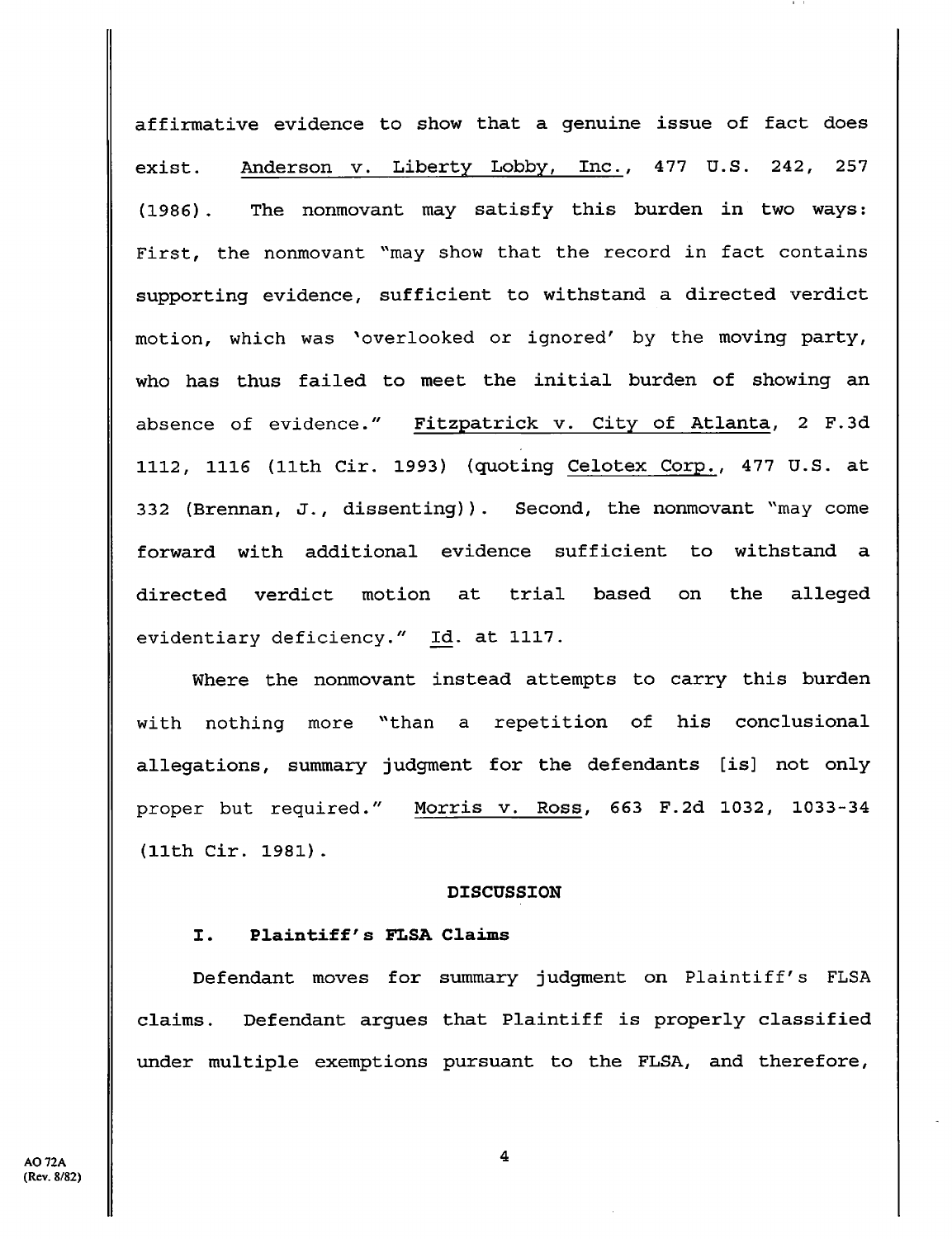Defendants. were not required to pay Plaintiff overtime. Dkt. No. 28. p. 3.

The FLSA establishes minimum labor standards to eliminate "labor conditions detrimental to the maintenance of the minimum standard of living necessary for health, efficiency, and general well-being of workers." 29 U.S.C. § 202(a). The FLSA is designed to "aid the unprotected, unorganized, and lowest paid of the nation's working population; that **is,** those employees who lacked sufficient bargaining power to secure for themselves a minimum subsistence wage." Brooklyn Say. Bank v. O'Neil, 324 U.S. 697, 707 n.18 (1945). The FLSA requires employers to pay employees "engaged in commerce or in the production of commerce" overtime when an employee works more than 40 hours in a week. 29 U.S.C. § 207(a) (1). But an exemption from the overtime pay requirement exists for employees in a "bona fide executive, administrative, or professional capacity," as defined by regulations of the Secretary of Labor. 29 U.S.C. § 213(a) (1). Defendant argues that Plaintiff falls under the executive and administrative exemptions to the FLSA. Dkt. No. 28 p. 3-4. Therefore, the Court considers whether Plaintiff is subject to these exemptions.

In order to meet the executive exemption an employee must: (1) receive compensation on a salary basis at a rate of at least \$455 per week; (2) manage the enterprise in which the employee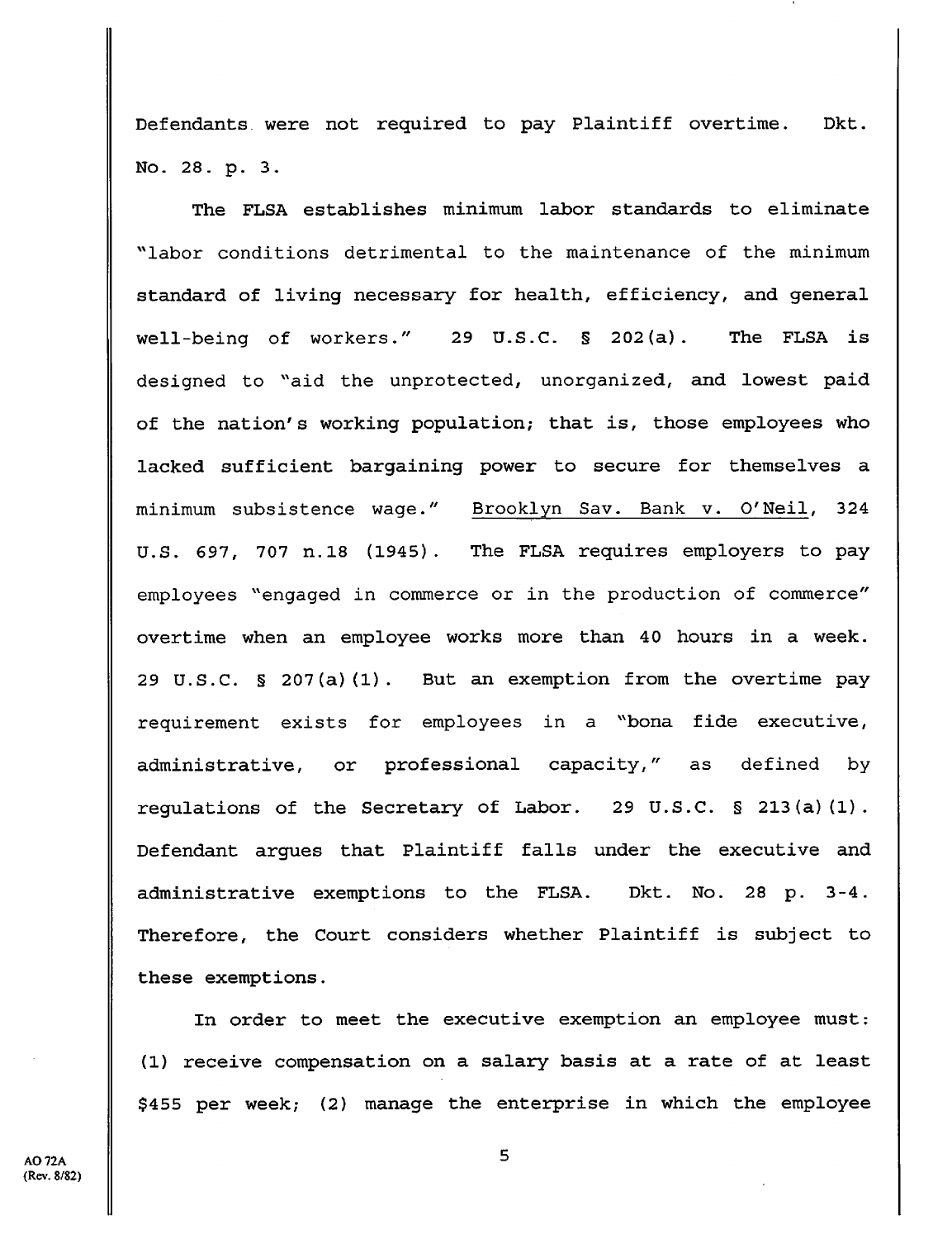is employed as her primary duty; (3) customarily and regularly direct the work of two or more other full-time employees; and (4) have the authority to hire or fire other employees or have particular weight given to their suggestions and recommendations as to the change of status of other employees. 29 C.F.R. § 541.100. Here, the dispute between the parties is whether or not Plaintiff's primary duty was management.

The parties disagree as to whether Plaintiff's primary duty was management during her time as a manager working for Defendant. The Eleventh Circuit has rejected the "categorical approach" in determining whether an employee's primary duty was management. Morgan v. Family Dollar Stores, Inc. 551 F.3d 1233, 1269, 1272 (11th Cir. 2008) (citing Rodriguez v. Farm Stores Grocery, Inc., 518 F.3d 1259, 1264 (2008) (declining to hold that store managers are exempt employees simply because the employee had some managerial responsibility over a business)). Instead, "[d]eterminátion of an employee's primary duty must be based on all the facts in a particular case, with the major emphasis on the character of the employee's job as a whole." Rodriguez, 518 F.3d at 1264; Morgan, 551 F.3d at 1269, 1272; 29 C.F.R. § 541.700(a). Indeed, the exemption should "be applied only to those [employees] clearly and unmistakably within the terms and spirit of the exemption." Morgan, 551 F.3d at 1269 (quoting Brock v. Norman's Country Market, 835 F.2d 823, 826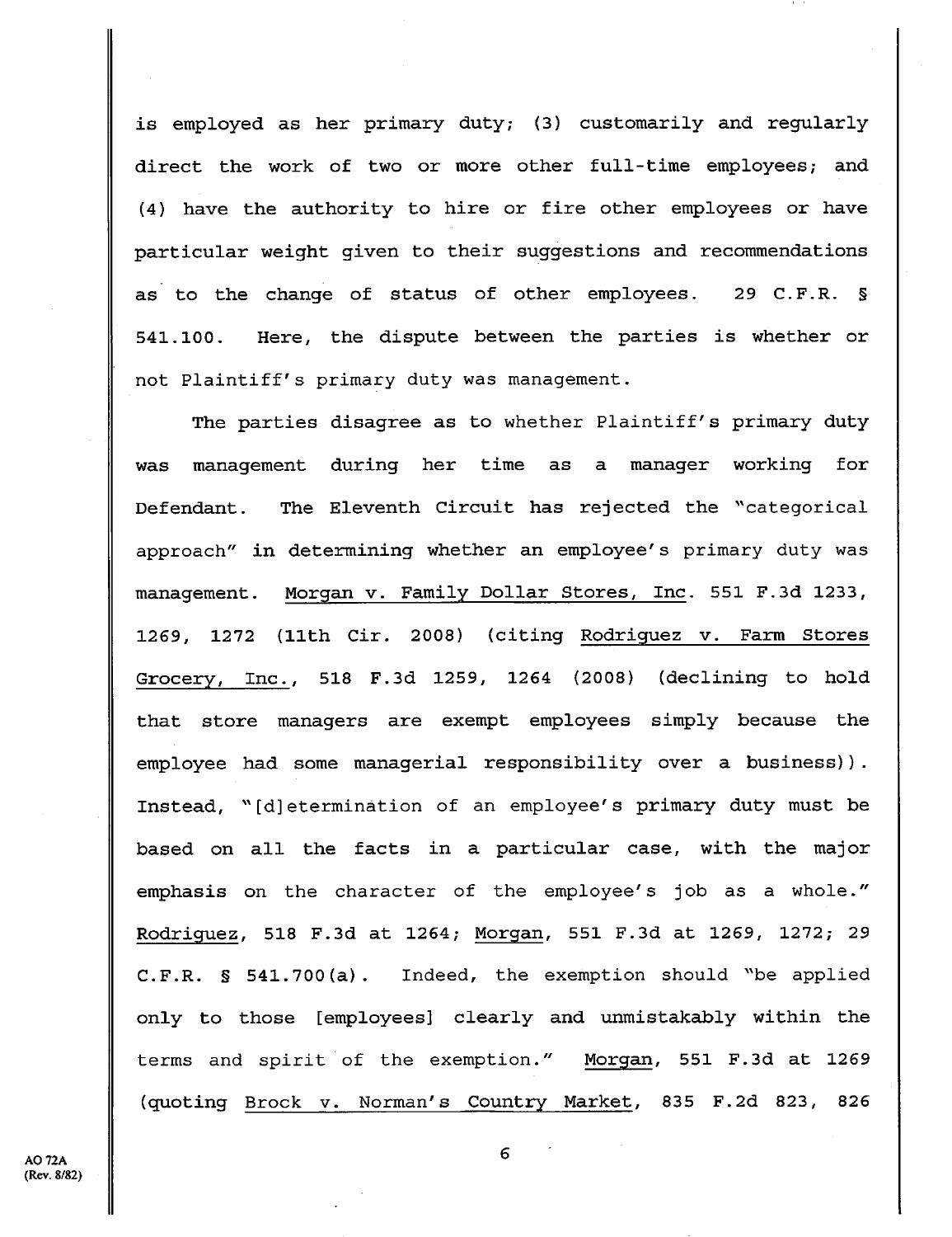(11th Cir. 1988) (internal quotation omitted)). Under the DOL regulations implementing the FLSA, "management" generally includes activities such as:

[I]nterviewing, selecting, and training of employees; setting and adjusting their rates of pay and hours of work; directing the work of employees; maintaining production or sales records for use in supervision or control; appraising employees' productivity and efficiency for the purpose of recommending promotions or other changes in status; handling employee complaints and grievances; disciplining employees; planning the work; determining the techniques to be used; apportioning the work among the employees; determining the type of materials, supplies, machinery, equipment or tools to be used or merchandise to be bought, stocked and sold; controlling the flow and distribution of materials or merchandise and supplies; providing for the safety and security of the employees or the property; planning and controlling the budget; and monitoring or implementing legal compliance measures.

29 C.F.R. § 541.102.

A "primary duty" is defined as "the principal, main, major or most important duty that the employee performs." 29 C.F.R. § 541.700(a). Factors to consider when determining the primary duty of an employee include: (1) the relative importance of the exempt duties as compared with other types of duties; (2) the amount of time spent performing exempt work; (3) the employee's relative freedom from direct supervision; and (4) the relationship between the employee's salary and the wages paid to other employees for the kind of non-exempt work performed by the employee.' Id. "This analysis specifically requires an

 $1$  The Court notes that the record is unclear regarding what the hourly rate paid to employees performing non-exempt tasks similar to Plaintiff's was.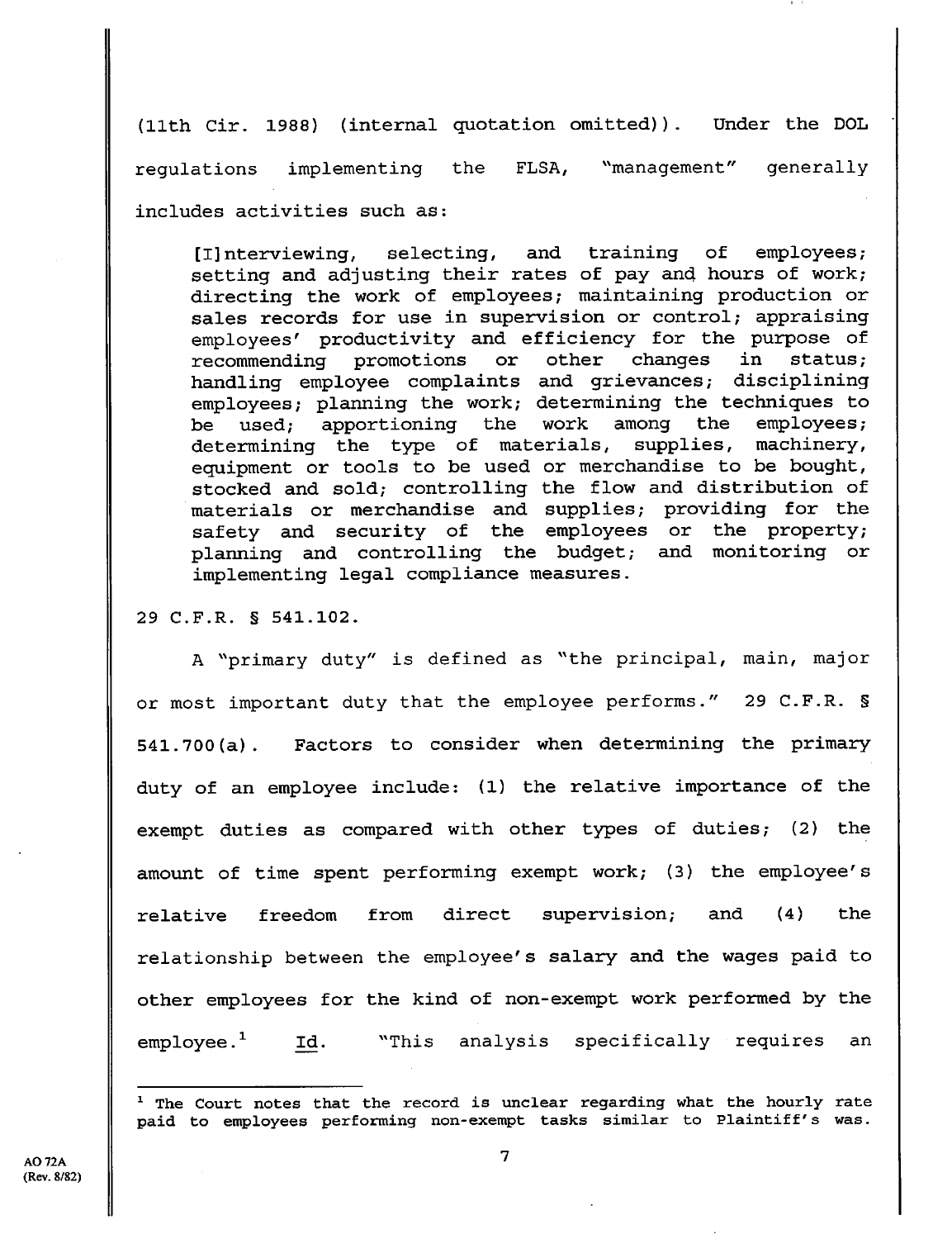examination beyond an employee's title to the specific duties performed by the employee." Barreto v. Davie Marketplace, LLC, 331 F. App'x. 672, 674 (11th Cir. 2009)

The Eleventh Circuit analyzed the "primary duty" issue in three recent cases and found that the question of whether the employee is exempt is one for the jury where there is evidence establishing the following: (1) a store manager spends 80 to 90 percent of her time performing nonexempt, manual labor and only 10 to 20 percent of her time performing managerial work; (2) she is expected to perform a significant amount of manual labor unrelated to management; (3) she rarely exercises discretion due to company guidelines; and (4) she has little freedom due to oversight from area and district managers. See Morgan, 551 F.3d at 1233; Rodriguez, 518 F.3d at 1259; Barreto, 331 F. App'x. at 672.

The facts in this case are similar to that in the abovecited cases. First, Plaintiff's sworn testimony indicates that she spent 95 percent of her time performing non-managerial tasks and 5 percent performing managerial tasks. Dkt. No. 30-2 ¶ 3. Defendant has not disputed this in its motion.

Therefore, the Court has no clear basis of comparison to Plaintiff's salary. Nonetheless, sufficient evidence in the record exists for the court to rule on this motion using the other factors. Furthermore, at the least, there is a question of fact regarding what Plaintiff's salary was in comparison to non-exempt workers performing similar work.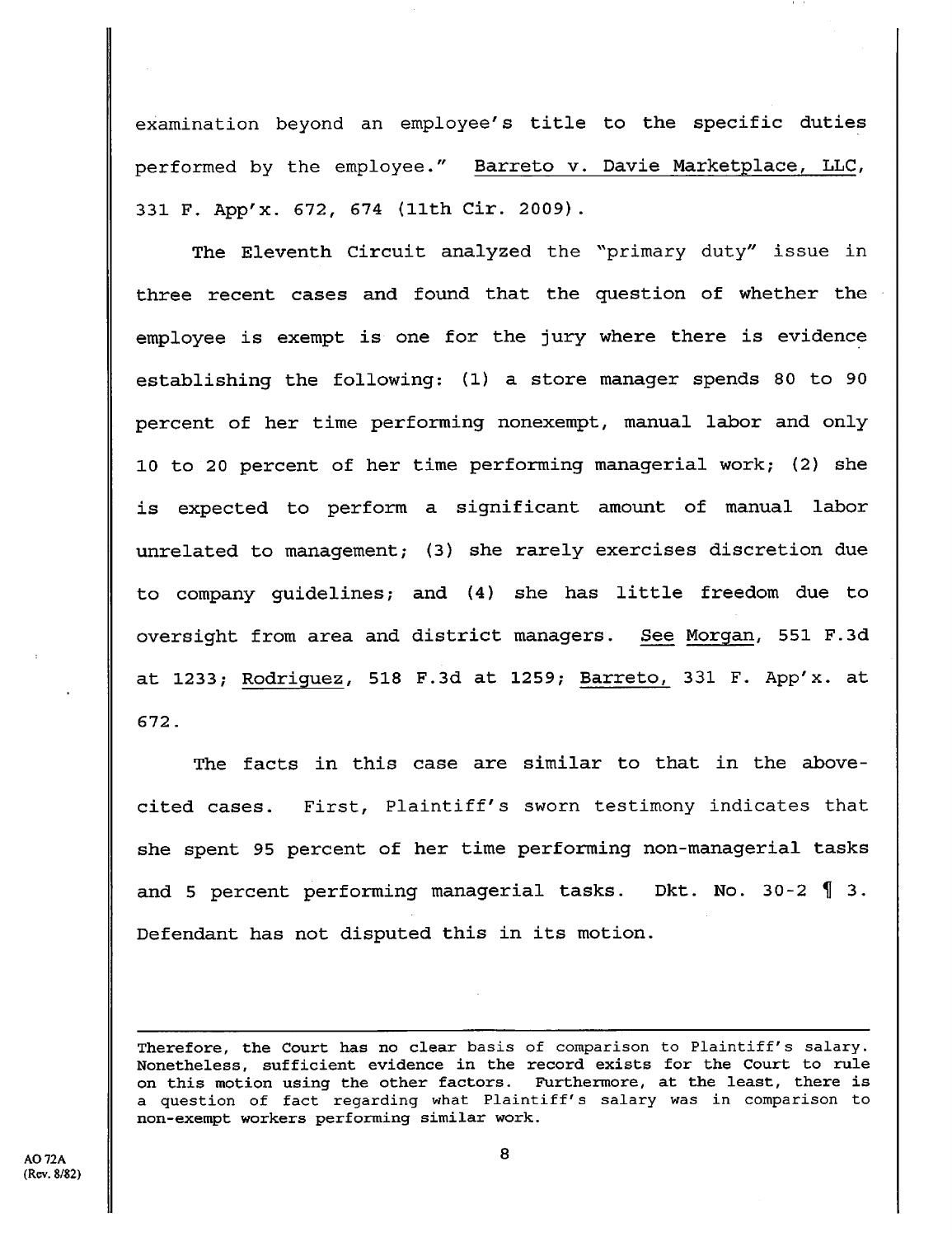Second, Plaintiff testifies that she performed duties very similar to those of other, non-exempt employees. Id. 1 5. She testifies that this was essentially mandatory because she did not have the necessary non-exempt employees to accomplish the needs of the store. Id. Further, Plaintiff was previously an hourly employee for Defendant and asserts that there "was not a lot more responsibilities" after her promotion to manager. Id. 37:16-19.

Third, there is evidence that Plaintiff had little discretion in the managerial tasks she performed due to company guidelines. For example, tasks such as training for new **hires**  (Dkt. No. 26-1 29:9-14), store operation (Id. 75:2-5), merchandise display (Id. 91:13-15), and setting up the stores for the holiday season (id. 156:4-6) were all subject to company guidelines.

Fourth, many decisions were subject to approval and deliberation by a supervising District Manager and/or Regional Manager. Dkt. No. 63:19-25, 64:1-25, 39:7-25. Specifically, Plaintiff needed an area or district manager's approval for hiring (Id. 39:7-25), **disciplining employees (id.** 41:19-25), terminating employees (id. 57:7-25), promoting current employees (Id. at 51:15-19), and dealing with store theft (id. 43:13-19). Furthermore, evidence in the record exists that Plaintiff's district manager advised her regarding dealing with workplace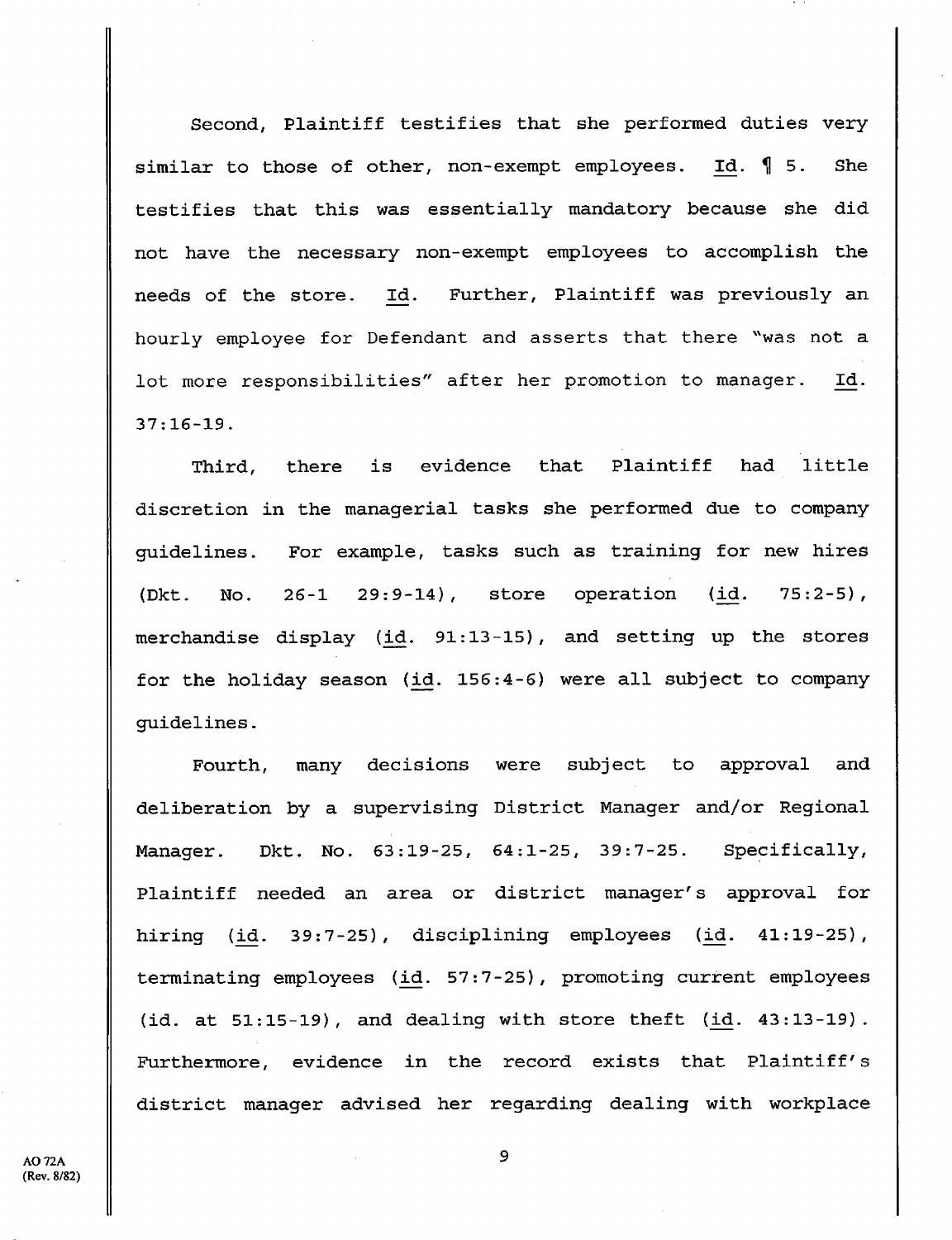harassment (id. 47:1-6), what to look for in new hires (id. 48:15-17), setting up new stores (id. 78:18-25), store performance (id. 79:18-20), store décor (id. 93:10-14), store events (id. 106:9-15), and merchandise placement (id. 109:22- 25). In addition, facts in the record exist establishing that some of Plaintiff's managerial tasks were supplemented by hourly employees who were "control[led]" by Plaintiff's district manager. Id. 50:1-25.

Defendant responds to Plaintiff's testimony by pointing to the multitude of managerial tasks that Plaintiff had the power to perform. Dkt. No. 32 p. 3-5. Furthermore, Defendant argues that the tasks most important to the employer govern whether Plaintiff is exempt. Id. Finally, Defendant argues that even if a substantial amount of time was spent on non-managerial tasks, Plaintiff was still at all times "supervising" non-exempt employees. Such arguments do not justify summary judgment for multiple reasons.

First, the analysis should focus not on the types of tasks Plaintiff *could have* performed, but those she actually *did*  perform. See Morgan, 551 F.3d at 1233; Rodriguez, 518 F.3d at 1259; Barreto, 331 F. App'x. at 672. The record is undisputed that Plaintiff was at least nominally given many managerial duties. However, a material fact exists regarding just how often and for how long Plaintiff actually performed these tasks.

AO 72A 10 (Rev. 8/82) **11**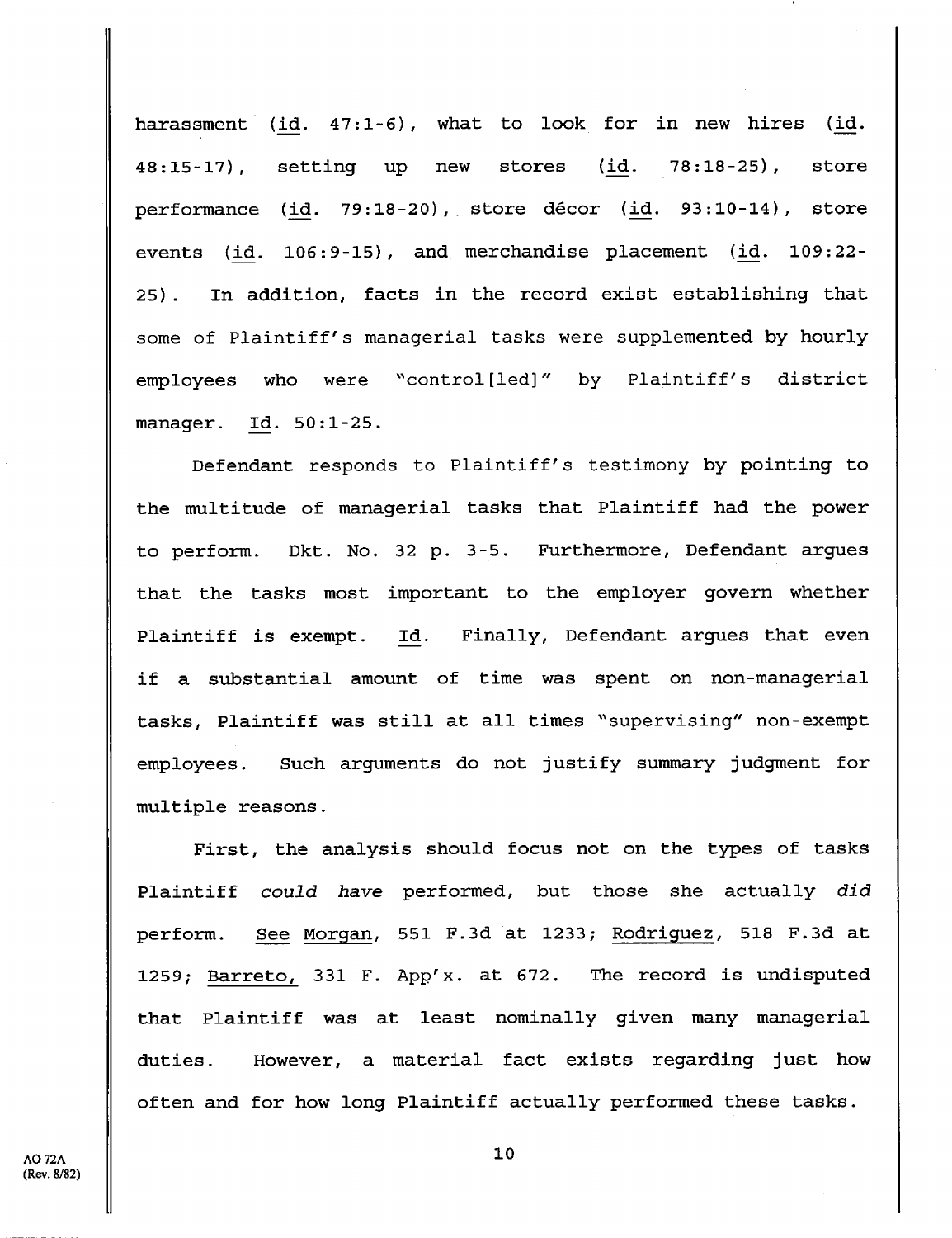Second, the Court declines to hold that employers may forego paying their employees overtime simply because the employer finds an employee's managerial tasks more important. The Eleventh Circuit has previously rejected the argument that evidence of rarely performed managerial tasks is dispositive regarding an employee's primary duty. Barreto, 331 F. App'x at 675-76. Instead, these responsibilities are considered "nominally given" and are not dispositive in determining a primary duty. Id.

Finally, whether Plaintiff conducted managerial duties concurrently with non-managerial duties is **a** question for the jury. See Morgan, 551 F.3d at 1272-73; Chin Hui Hood v. JeJe Enters., Inc., No. 1:14-CV-2405, 2016 WL 4769737, at \*12 (N.D. Ga. Sept. 12, 2016). The record reveals a fact question regarding whether Plaintiff was even able to manage her stores at all, as there is a question whether she was present for 242 days during the three years she worked for Defendant. Id. ¶ 10. The Court recognizes that Defendant disputes the accuracy of Plaintiff's testimony on this point and has presented opposing evidence to counter it. However, this is a question of fact which cannot be resolved on a motion for summary judgment.

Furthermore, regardless of how much time Plaintiff spent away from her primary stores, a question of fact still exists regarding whether Plaintiff was a manager during the times when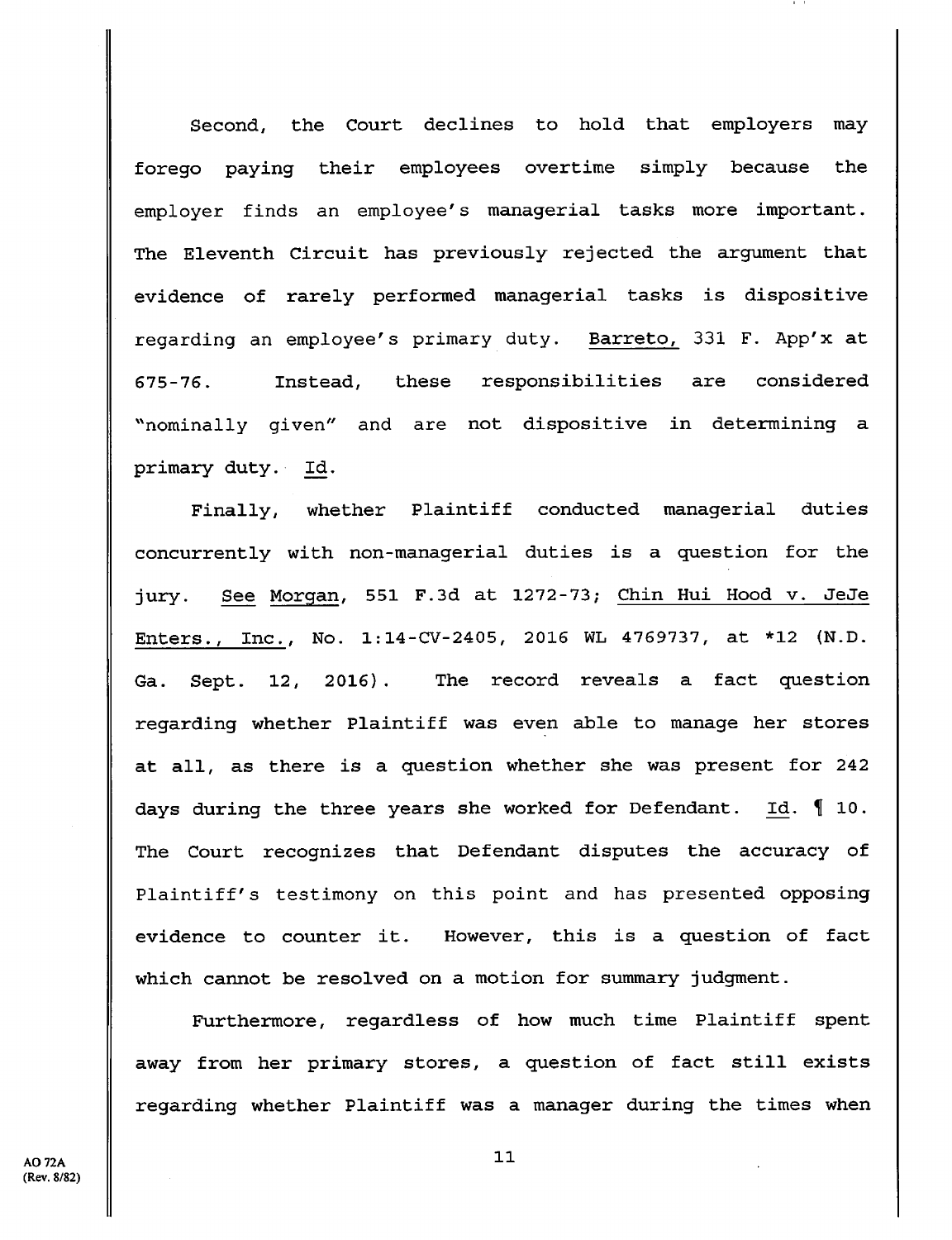she performed non-managerial tasks. Plaintiff describes a multitude of non-exempt tasks performed for 95 percent of the time she worked for Defendant. There is a genuine issue of fact regarding whether these tasks could be performed concurrently, considering the extent and variety of the non-exempt tasks performed.

The record does not reflect that Plaintiff is "plainly and unmistakably" exempt from the FLSA under the executive exemption. Morgan, 551 F.3d at 1269. In addition, a question of fact exists under the administrative exemption. 29 C.F.R. § 541.200(2).<sup>2</sup> Thus, summary judgment must be denied as to the FLSA claim.

# **II. Plaintiff's** Breach of Contract Claim

Plaintiff also alleges a state law breach of contract for overtime, unused vacation time, and sick leave stemming from her termination by Defendant. Dkt. No. 1. Recovery for a breach of contract under Georgia law requires showing the elements of (1) the breach and (2) damages caused due to the breach. Kimball v. Better Bus. Bureau of W. Fla., 613 F. App'x 821, 824 (11th Cir. 2015) (relying on Georgia law). Of course, a contract must **exist** to have a breach thereof. Plaintiff's breach of contract claim in this case must fail. Plaintiff concedes that she has

The administrative exemption also requires the Plaintiff's primary duty to be management for the exemption to apply.